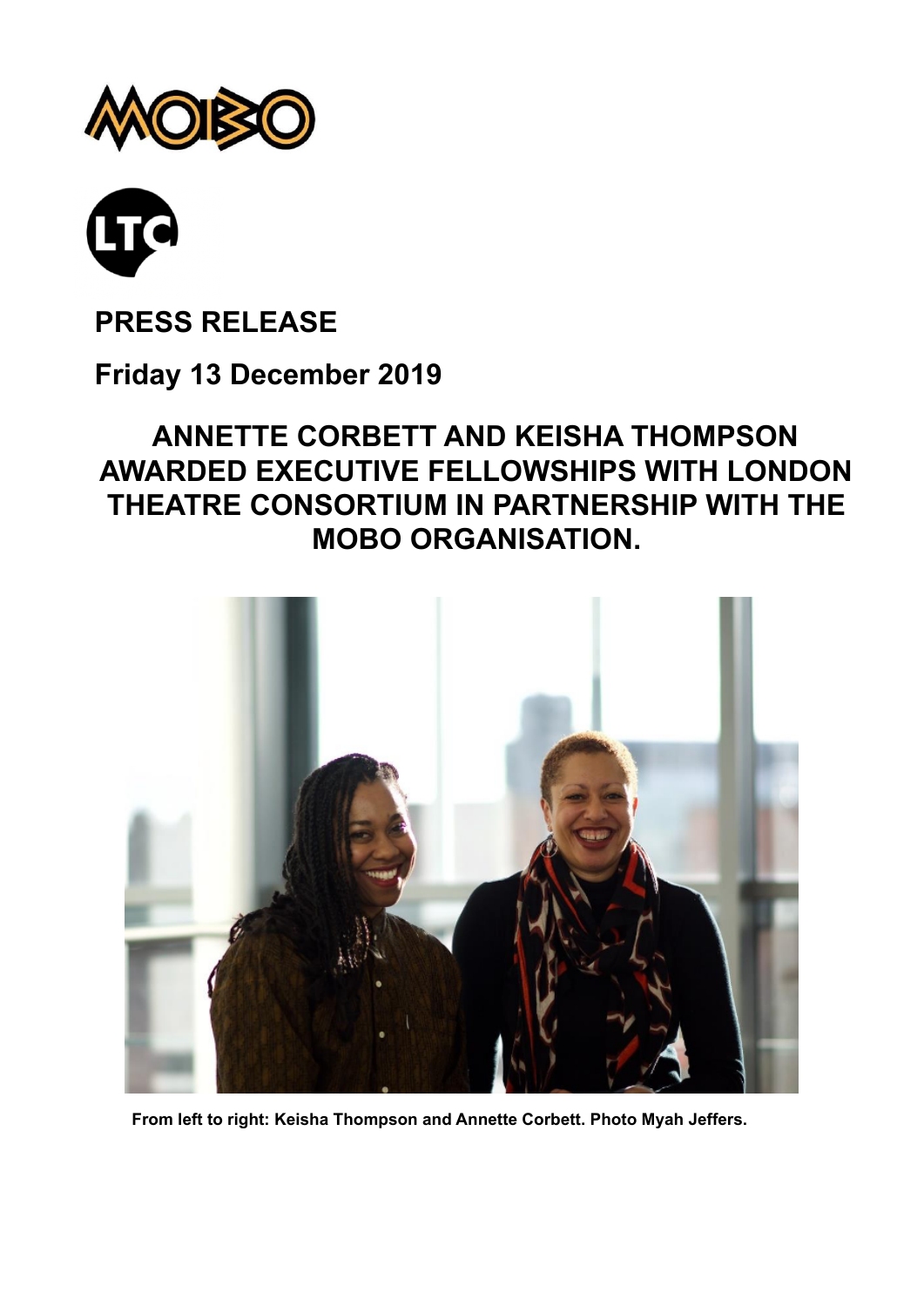



The London Theatre Consortium (LTC), in partnership with the MOBO organisation, have appointed a third cohort of two LTC MOBO Executive Fellows to address the lack of diversity at executive level in UK theatre buildings. The Fellows begin in January 2020 for an attachment of up to a year.

The recipients are Annette Corbett, fundraiser, producer and coach who works for Battersea Arts Centre and Artistic Directors of the Future, and Keisha Thompson, Young People's Producer at Contact in Manchester.

The fellows will work alongside LTC Executive Directors, getting access to and demystifying the Executive leadership of these 14 theatres.

The aim of the LTC MOBO Fellowships is to create the capacity for diversity in the leadership pool by supporting mid-career leaders and offering them mentoring, shadowing, access and skill sessions to help provide pathways to break through into Executive leadership.

Previous recipients of the executive fellowships include Rachel Brogan, Raidene Carter, Jessica Draper, Daniel Kok , Nicholai La Barrie and Nisha Modhwadia.

Commenting on the initiative Lucy Davies, Executive Producer at the Royal Court Theatre and Chair of LTC states;

*"All of the LTC theatres are profoundly committed to using our collective power to create opportunity and make change happen. These Fellowships have been game-changing for us and for them. There are now eight remarkable Fellows who have informed the way we talk and work around the LTC table, creating a viable succession pool for future theatre leadership."* 

MOBO Founder Kanya King CBE, adds;

*"As a teenager I started my career working at Tricycle Theatre but didn't continue as I felt there were limited opportunities and roles to get ahead in theatre at the time for someone from my background. This is why we are proud to partner with LTC to be able to support this fellowship programme to create the change we want to see in Modern Britain. Heading into a new decade, we continue to bring people together through the power of Black Culture and theatre is a powerful medium for speaking about where we are as a nation*"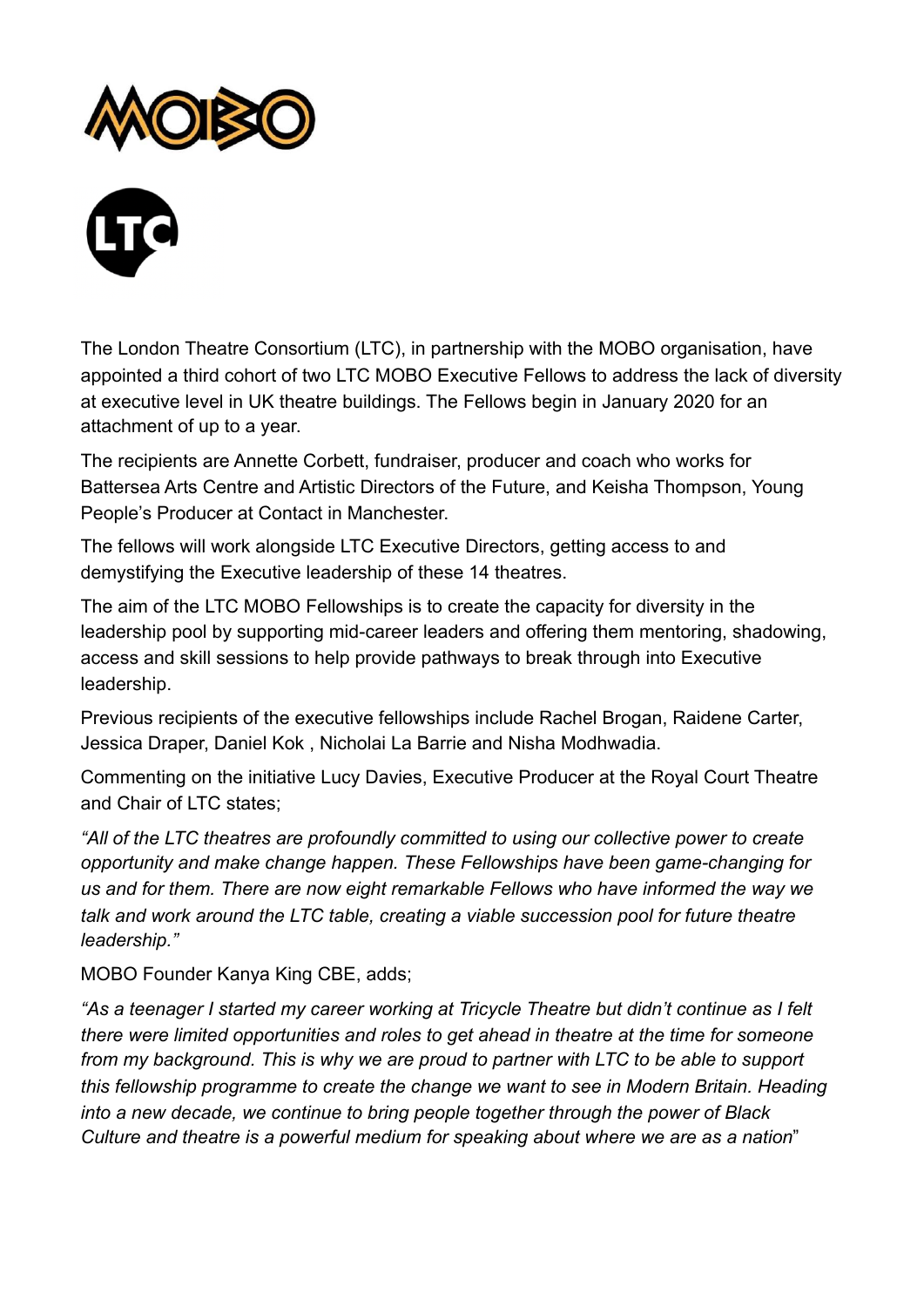



Speaking of the opportunity Annette Corbett said;

*"I'm absolutely delighted to have been chosen as an LTC MOBO Fellow for 2020. Over the years, I've been moved, inspired and entertained by the amazing work on show at so many of the 14 theatres that make up the LTC network, so I feel privileged to have the opportunity to sit alongside the leaders of some of the most exciting and innovative venues in the country, if not the world.* 

*I was fortunate to grow up in a family that recognised the value of culture, where I was never prey to that pernicious belief that the arts was 'not for the likes of me.' However, I recognise how difficult it can be to take up space in any arena where you do not see yourself represented. I hope that programmes like this fellowship can help demonstrate to the next generation of diverse cultural leaders that they have a positive contribution to make in positions of power."* 

Keisha Thompson added;

"*It's genuinely difficult for me to put my feelings about receiving this fellowship into words. The gratitude and anticipation is real. I'm excited to see what I can bring to the table particularly as an artist and a producer coming from the North. I can't wait to get stuck into the London theatre ecology."* 

### -**ENDS-**

**For more information or images please contact Anoushka Warden on 0207 565 5063 / AnoushkaWarden@royalcourttheatre.com** 

### **Note to Editors**

**London Theatre Consortium (LTC)** is a collaboration of 14 producing theatres working together on large-scale strategic projects that are beyond the capacity of one or two organisations to deliver. We run projects in several priority areas including environmental sustainability and workforce development. The LTC is Almeida Theatre, Battersea Arts Centre, Bush Theatre, Donmar Warehouse, Gate Theatre, Hampstead Theatre, Kiln Theatre, Lyric Hammersmith Theatre, Royal Court Theatre, Soho Theatre, Theatre Royal Stratford East, Unicorn Theatre, the Yard Theatre and Young Vic.